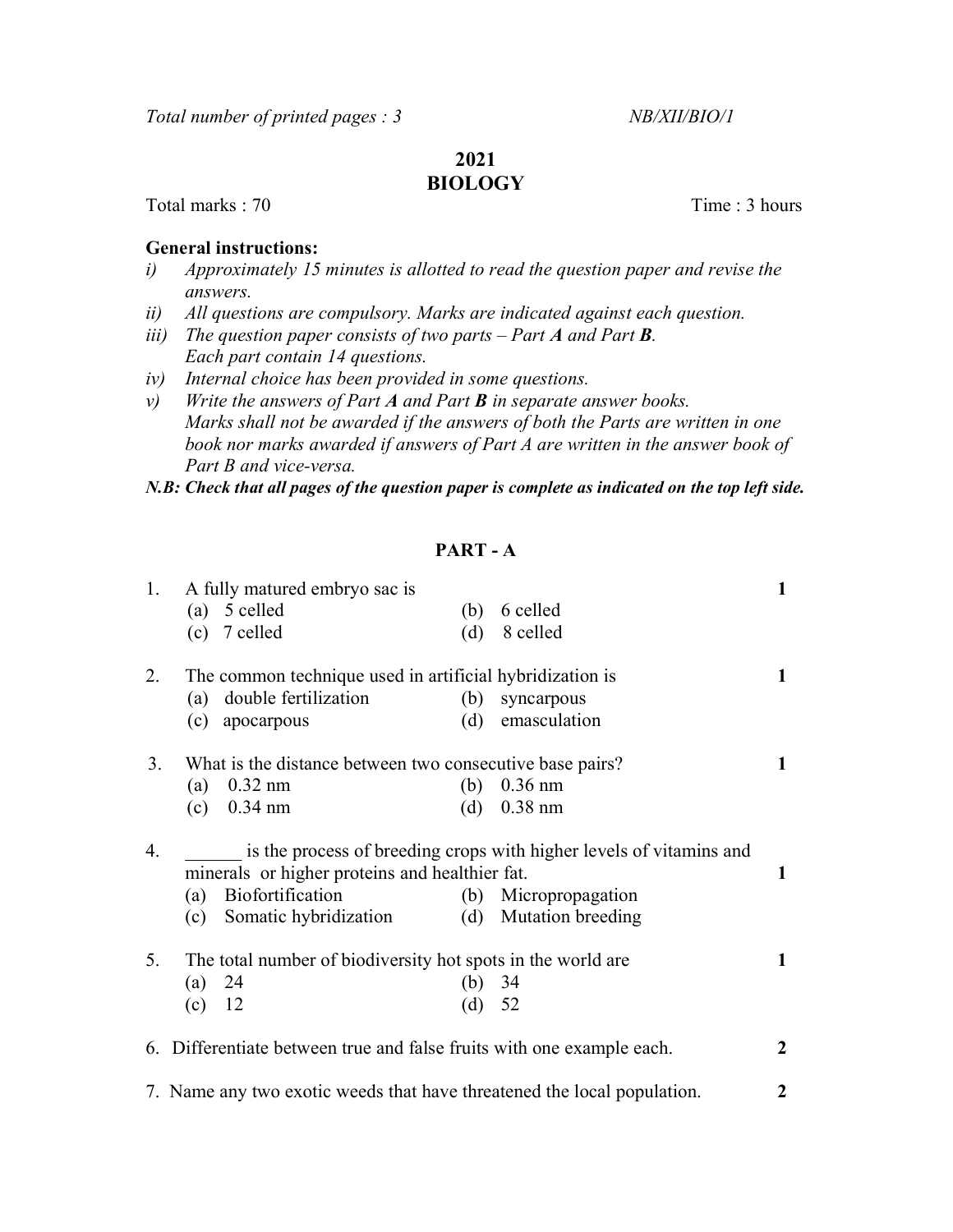|     | 8. What is the difference between primary succession and secondary succession?                                                                                                                                                            |                                    |
|-----|-------------------------------------------------------------------------------------------------------------------------------------------------------------------------------------------------------------------------------------------|------------------------------------|
|     | 9. Draw a neat labelled diagram of a typical angiosperm ovule.                                                                                                                                                                            | $\boldsymbol{2}$<br>$\overline{3}$ |
|     | 10. <b>a.</b> Write any three criteria for a molecule to act as a genetic material.<br>Or                                                                                                                                                 | $\mathbf{3}$                       |
|     | <b>b.</b> Write down the salient features of the double helix structure of DNA.<br>11. What is mutation breeding? How are crops breed for disease resistance?                                                                             | 3                                  |
|     | 12. <b>a.</b> What is transcription? Describe the different regions of the transcriptional<br>unit with a schematic representation.<br><b>Or</b><br><b>b.</b> Describe transforming principle experiment performed by Frederick Griffith. | 5                                  |
| 13. | <b>a.</b> Describe the different methods of introduction of foreign DNA into host.<br>Or<br><b>b.</b> What is Polymerase Chain Reaction? Explain the amplification of gene of<br>interest using PCR.                                      | 5                                  |
|     | 14. <b>a.</b> Define ecological succession. Explain the succession of plants on bare area<br>and in water.<br>Or                                                                                                                          | 5                                  |
|     | <b>b.</b> What is a stable community? Describe four major causes of biodiversity<br>losses.                                                                                                                                               |                                    |

# PART - B

| 1. | Which hormone is responsible for the delivery of the foetus?                               |     |                 |  |
|----|--------------------------------------------------------------------------------------------|-----|-----------------|--|
|    | (a) Oxytocin                                                                               | (b) | Progesterone    |  |
|    | Prolactin<br>(c)                                                                           | (d) | Estrogens       |  |
| 2. | Tubectomy is a contraceptive under                                                         |     |                 |  |
|    | (a) natural method                                                                         | (b) | barrier method  |  |
|    | <b>IUDs</b><br>(c)                                                                         | (d) | surgical method |  |
| 3. | In case of incomplete dominance, what will be the phenotypic ratio of $F_2$<br>generation? |     |                 |  |
|    | (a) $3:1$                                                                                  | (b) | 1:2:1           |  |
|    | (c) $1:1:1:1$                                                                              | (d) | 2:2             |  |
| 4. | The blood cholesterol lowering agent statins is produced by                                |     |                 |  |
|    | bacteria<br>a)                                                                             | (b  | algae           |  |

(c) yeast (d) virus